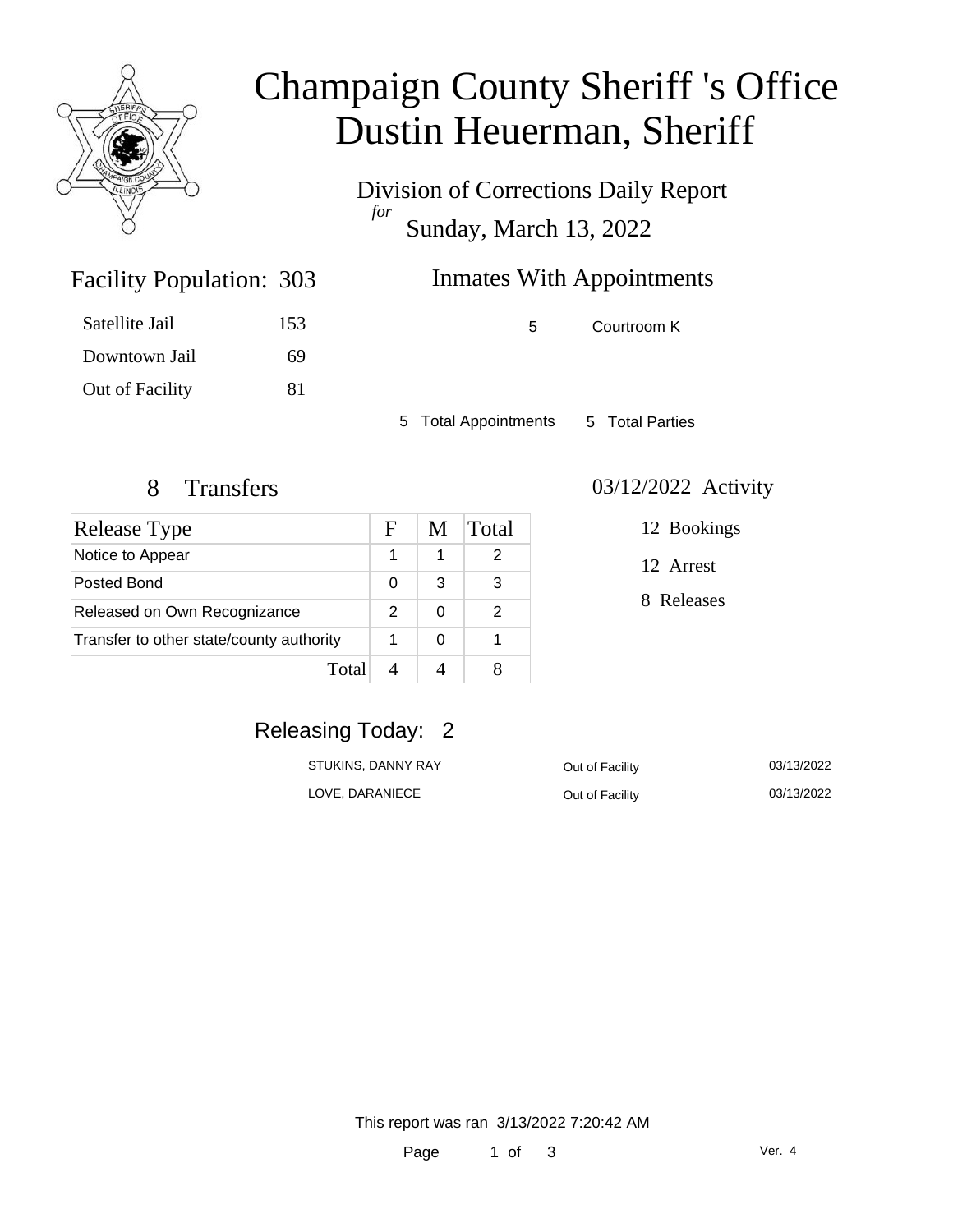

# Champaign County Sheriff 's Office Dustin Heuerman, Sheriff

Division of Corrections Daily Report *for* Sunday, March 13, 2022

#### Custody Status Count

- Electronic Home Dentention 12
	- Felony Arraignment 9
	- Felony Pre-Sentence 8
		- Felony Pre-Trial 214
	- Felony Pre-Trial DUI 4
	- Felony Sentenced CCSO 5
	- Felony Sentenced IDOC 33
		- Hold Other 1
	- Misdemeanor Arraignment 5
		- Misdemeanor Pre-Trial 4
- Misdemeanor Sentenced CCSO 1
	- Petition to Revoke 1
	- Remanded to DHS 4
	- Traffic Arraignment 1
		- Traffic Pre-Trial 1
			- Total 303

This report was ran 3/13/2022 7:20:42 AM